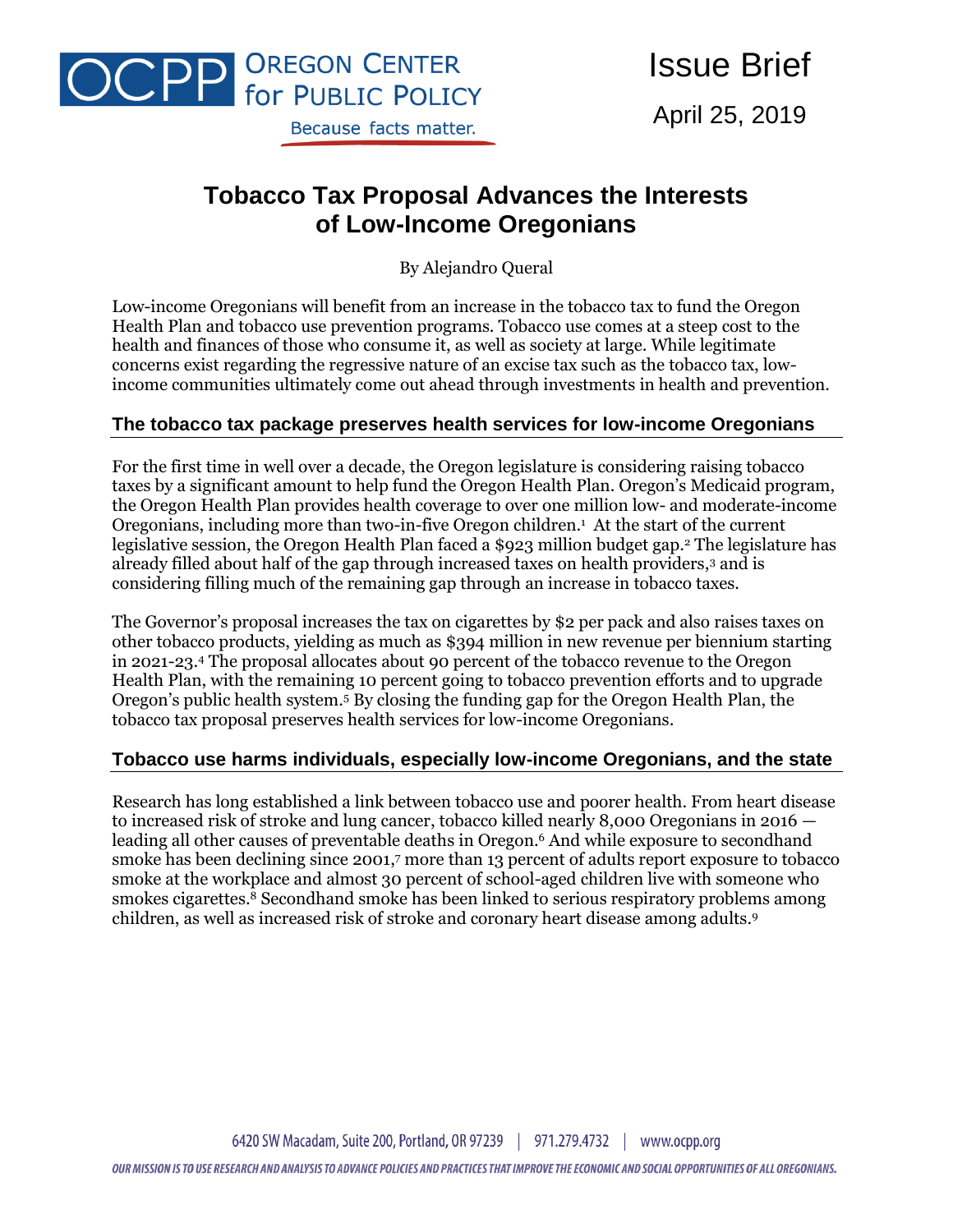

OREGON CENTER FOR PUBLIC POLICY | OCPP.ORG

The damaging effects on health from tobacco use fall disproportionately on low-income people. Nearly two fifths (38.7 percent) of adult cigarette smokers live in households making less than \$15,000 per year.<sup>10</sup> That low-income people are more likely to smoke is not an accident as low income communities are often the target of advertising campaigns by the tobacco industry.<sup>11</sup> Researchers have also found that communities with high rates of poverty have higher densities of tobacco retailers.<sup>12</sup>

The adverse health effects from tobacco have a direct impact on Oregon's economy. The health care costs associated with tobacco use in Oregon topped \$1.4 billion in 2013.<sup>13</sup> When considering that nearly 9 percent of all health care spending in the U.S. is attributable to cigarette smoking, it is clear that reducing smoking rates would help control health care costs.<sup>14</sup>

## **Prevention and cessation of tobacco use benefit low-income Oregonians**

Cigarette smoking harms not only health, but family finances as well. A household with one smoker who consumes one pack of cigarettes per day, for example, currently spends about \$2,200 per year.<sup>15</sup> For low-income families especially, that is a significant sum. While some advocates raise a legitimate concern when they point to the regressive nature of tobacco taxes, inducing smokers to quit leaves them better off financially and enjoying improved health.

Raising the tobacco tax is intended to encourage users to quit and prevent children and others from picking up the habit in the first place. Research shows that increasing the price of cigarettes is the single most effective way to reduce consumption. For every 10 percent increase in the price of cigarettes, consumption falls by 3 to 5 percent.<sup>16</sup> As such, the proposed increase of \$2 per pack would cut smoking in Oregon by 10 to 16 percent. This increase would prompt between 52,000 and 86,000 current smokers to stop smoking.17

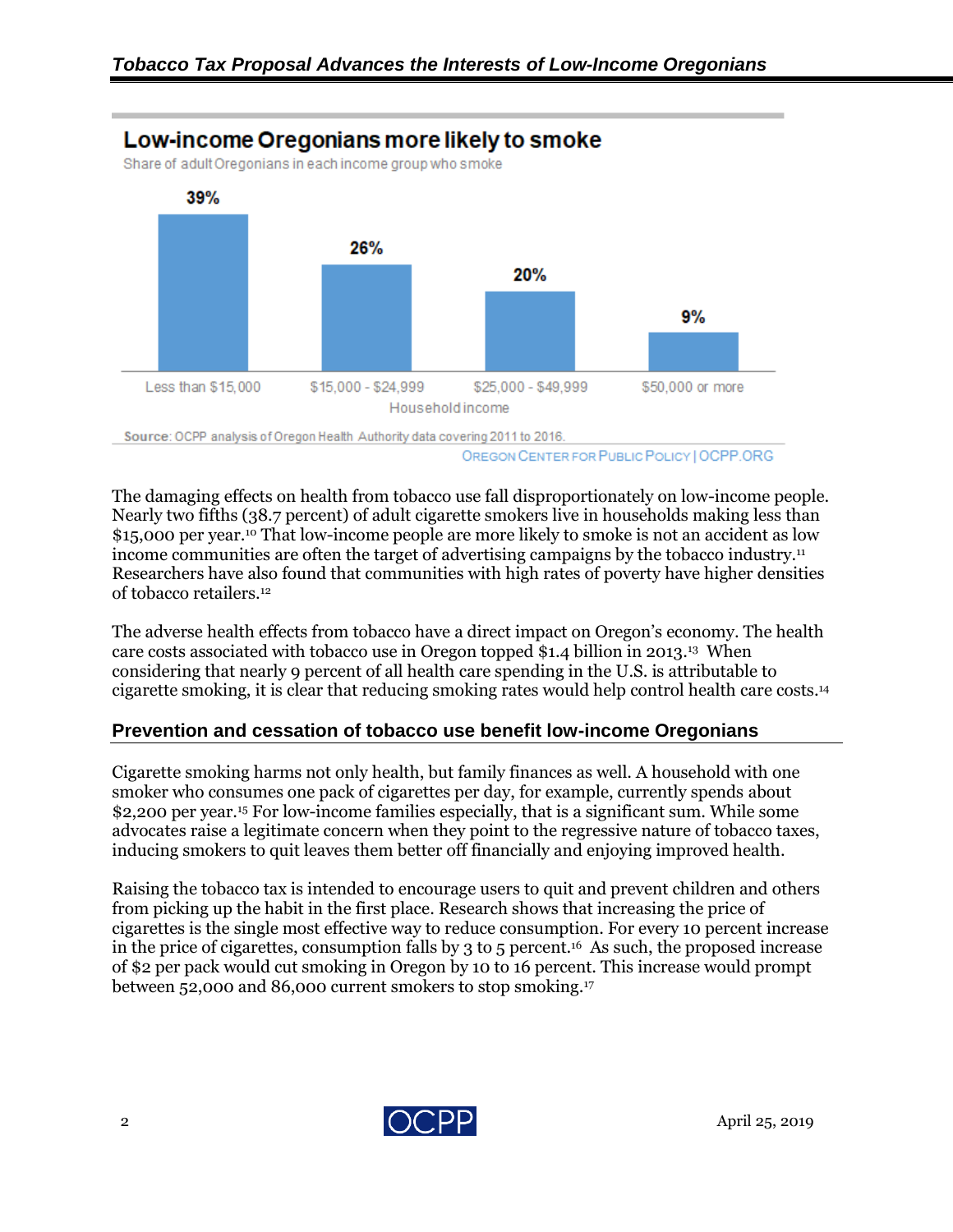

The tobacco tax package also aims to reduce tobacco use through prevention, education, and cessation programs. Of course, quitting is extremely difficult. Nicotine is a powerfully addictive ingredient in cigarettes and other tobacco products. The tobacco tax package invests 10 percent of the new revenue in programs that over the years have shown to be effective at preventing use of tobacco and helping people to quit.<sup>18</sup>

#### **Conclusion**

The tobacco tax package proposed by Governor Brown is a sensible approach to funding the Oregon Health Plan. Tobacco use costs Oregonians, especially low-income Oregonians, dearly. It damages their health and finances, while exacting increased health care costs on the state. The tobacco tax package preserves health care coverage for low-income Oregonians, discourages the use of tobacco, and invests in prevention and cessation programs. Ultimately, the package advances the interests of low-income Oregonians and the state as a whole.

#### **Endnotes**

<sup>1</sup> Janet Bauer, *Oregon Should Turn to Health Industry to Fill Medicaid Budget Gap*, Oregon Center for Public Policy, January 18, 2017, available at https://www.ocpp.org/media/uploads/pdf/2017/01/rpt20170118MedicaidFundingfnl.pdf.

<sup>2</sup> Patrick Allen and Lori Coyner, *Oregon Health Plan*, Oregon Health Authority, Health Systems Division, Slide 37. Presented to Joint Committee on Ways and Means Subcommittee on Human Services March 7, 2019.

<sup>3</sup> Elizabeth Hayes, *Gov. Kate Brown Signs Medicaid Funding Package Into Law,* Portland Business Journal, March 14, 2019. Available at: https://www.bizjournals.com/portland/news/2019/03/14/gov-kate-brown-signs-medicaidfunding-package-into.html